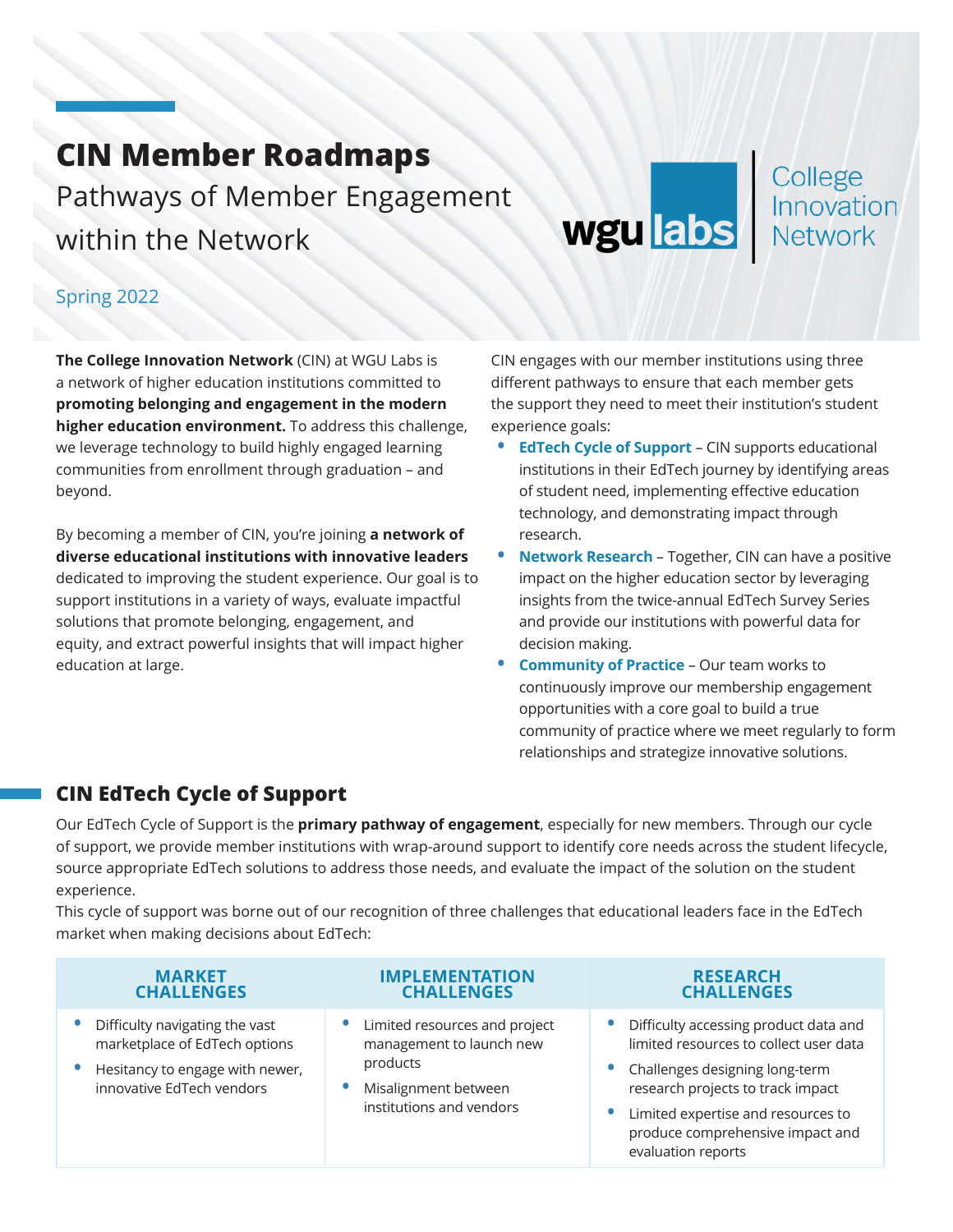**The CIN EdTech Cycle of Support** addresses each of these challenges through a rigorous two-year, three phase process to ensure that leaders are implementing products that are designed to address key belonging, engagement, and/or equity needs on campus, and have the necessary support to ensure a smooth product implementation with cooperative vendors and customized research plans to evaluate the impact of the product on the student experience.

#### **CIN EDTECH CYCLE OF SUPPORT**



#### **PHASE 1 | EXPEDITED ABE**

The EdTech Cycle of Support begins with an **Expedited Audit of Belonging and Engagement** (Expedited ABE) in which the CIN team works with stakeholders responsible for the key stages of the student lifecycle to understand current challenges, student needs, and current solutions.

**THE GOALS OF THE EXPEDITED ABE**

- **•** Identify areas of student need across the lifecycle where CIN's EdTech Cycle of Support can have the greatest impact.
- **•** Identify an EdTech solution—one of CIN's approved vendors (see **Box 1**) or CIN's in-development product to address a key need.

#### **PHASE 2A | CIN EDTECH VENDOR**

Once a product solution has been identified, the CIN team will broker the relationship between the institution and the vendor to ensure alignment among all parties, and coordinate a smooth implementation at the institution. CIN members also receive exclusive product discounts to ease costs.

#### **THE GOALS OF EDTECH VENDOR IMPLEMENTATION**

- **•** Successfully implement the product at the institution.
- **•** Collaborate across parties to ensure product implementation will allow for evaluation research in Phase 3.







**CIN EDTECH VENDORS**





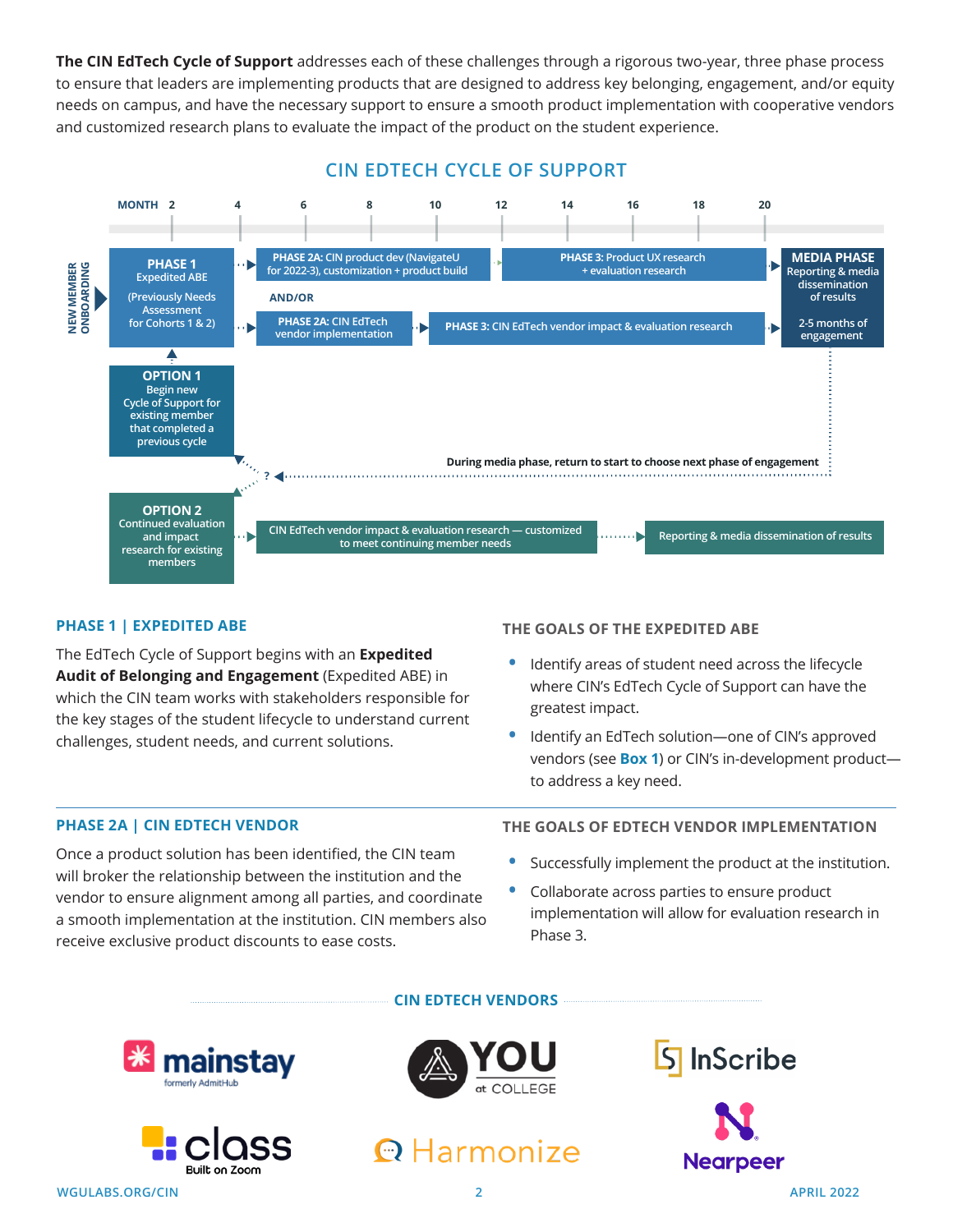#### **PHASE 2B | CIN PRODUCT DEVELOPMENT**

Not all student needs are addressed by EdTech available on the market. CIN leverages the broad capabilities of WGU Labs and our partners at the University of Pittsburgh to **develop new product solutions to serve students.** For 2022–2023, we are building **NavigateU**—a customizable student support resource navigator to provide students the information they need to get the support they deserve—without the stigmas often associated with seeking help.

#### **PHASE 3 | EVALUATION AND IMPACT**

Product implementation requires evaluation and impact research to understand whether the EdTech product is **improving the student experience.** Our CIN Cycle of Support leverages our research scientists to design customized research plans to ensure products lead to impact.

#### **THE GOALS OF PRODUCT DEVELOPMENT**

- **•** Work with product developers to iterate a customizable solution for Member institution's students.
- **•** Implement the new product solution with students to ensure evaluation research in Phase 3.

**THE GOALS OF EVALUATION AND IMPACT RESEARCH**

- **•** Design a customized research plan specific to each institution and EdTech product solution.
- **•** Comprehensively evaluate institutional, product, and collected data for a full 360-degree view of how the product impacts the student experience.
- **•** Share research findings in a detailed and accessible report, along with an outreach and media strategy when applicable.

#### **CONTINUED ENGAGEMENT OPTIONS FOR CONTINUING MEMBERS**

For members who have completed a full cycle of support with CIN, we have continuing engagement options for consideration.



#### <span id="page-2-0"></span>**Network Research**

CIN is in a unique position to learn about the student and faculty experience with EdTech by leveraging the diversity of institutions within the Network. Twice per year, we **collaborate on Network Research projects** in the form of our CIN EdTech Survey Series administered across CIN institutions with the goal of **generating knowledge and actionable insights** for the broader higher education sector. As CIN continues to grow, so too will the impact of the CIN EdTech Survey series.

**WGULABS.ORG/CIN 3 APRIL 2022** All institutions are encouraged to participate in our twice annual EdTech Surveys no matter where institutions are in the Cycle of Support, or if an institution needs a light-lift engagement option for any reason. CIN is fully responsible for developing, administering, and reporting on the survey. All that is required from institutions is a commitment to participate and a list of eligible participants (all participants are compensated).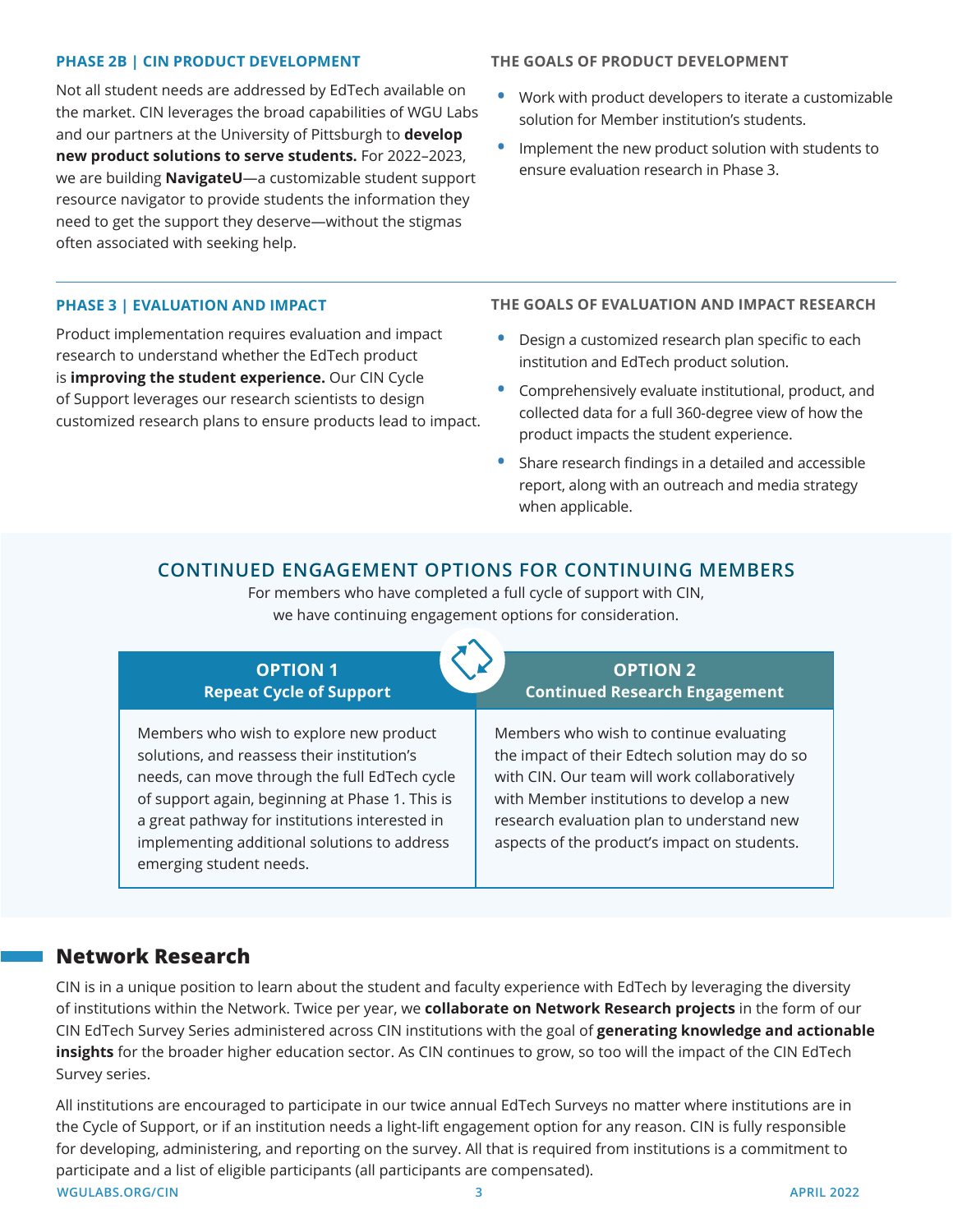#### **CIN ANNUAL NETWORK RESEARCH CYCLES**



**CIN EDTECH STUDENT SURVEY**

topics impacting students in this space.

and exam period.

<span id="page-3-0"></span>four-year college, etc).

summer or early fall.

The **EdTech Student Survey** is designed to understand the student experience within the context of EdTech and online learning. Each year, the specific focus of the survey differs in an effort to provide data on the most pressing

**•** Survey is administered to students in the late spring semester. If institutions have final exams, we will ensure the survey is administered prior to study week

**•** Participating institutions receive a personalized report of their data as compared to the Network overall and to different institution types (e.g., community college,

**•** The final report of the results will be available in late

#### **CIN EDTECH FACULTY SURVEY**

The **EdTech Faculty Survey** is designed to understand the faculty experience with EdTech and online learning. Each year, the specific focus of the survey differs in an effort to provide data on the most pressing topics impacting students in this space.

- **•** Survey is administered to faculty in late fall semester. If institutions have final exams, we will ensure the survey is administered prior to the exam period and winter holiday break.
- **•** Participating institutions receive a personalized report of their data as compared to the Network overall and to different institution types (e.g., community college, fouryear college, etc).
- **•** The final report of the results will be available in late spring.

#### **CIN Community of Practice**

CIN is firstly a relationships-based organization. Just as we believe in the power of belonging for student success, we too want our members to feel as though they belong to a community and not just another organization. Our team works to continuously improve our membership engagement opportunities with a core goal of building a true community of practice. Our goal is that Members foster strong relationships with fellow educational leaders who are also committed to improving the student experience and have a community from which they can learn from one another. Together, we hope to collaboratively build a community dedicated to **enhancing belonging, engagement, and equity across higher ed**.